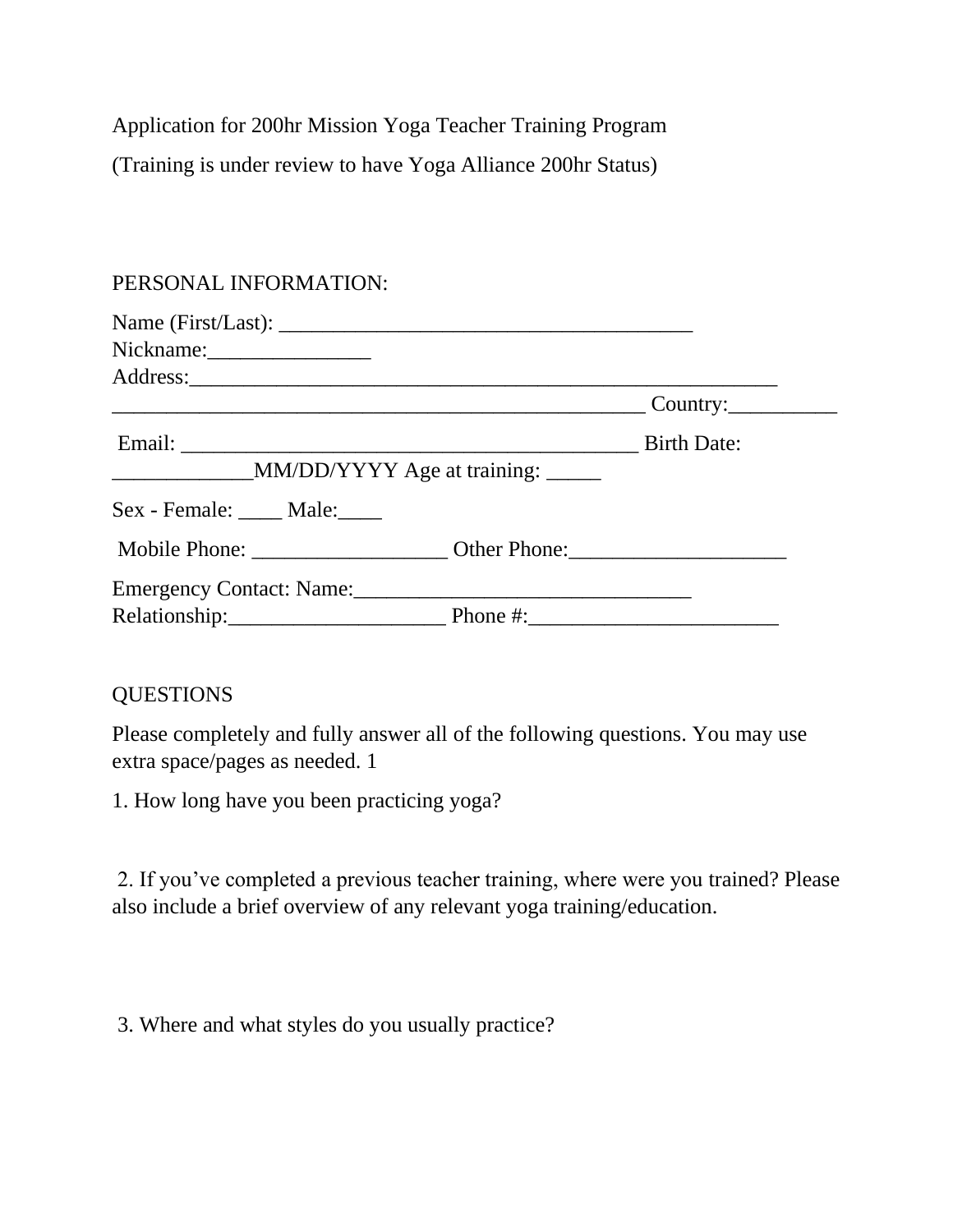4. What does 'practice' mean to you? Describe your personal yoga practice.

6. Can you commit to the amount of preparation required for the course?

7. Can you commit to the entire course?

8. Are there any limitations that would prevent you from fully engaging in the transformative and physically demanding atmosphere presented by a teacher training?

9. As a training that will create profound transformation and ingrained understanding of yoga fundamentals, are you ready for this experience? Why is this the right timing for you?

PREREQUISITES

Prerequisites for Applying:

- Must be at least 18 years of age
- Show mental, physical and emotional readiness
- Maintained a yoga practice for at least one year
- Must attend all dates, either the immersion schedule or weekender course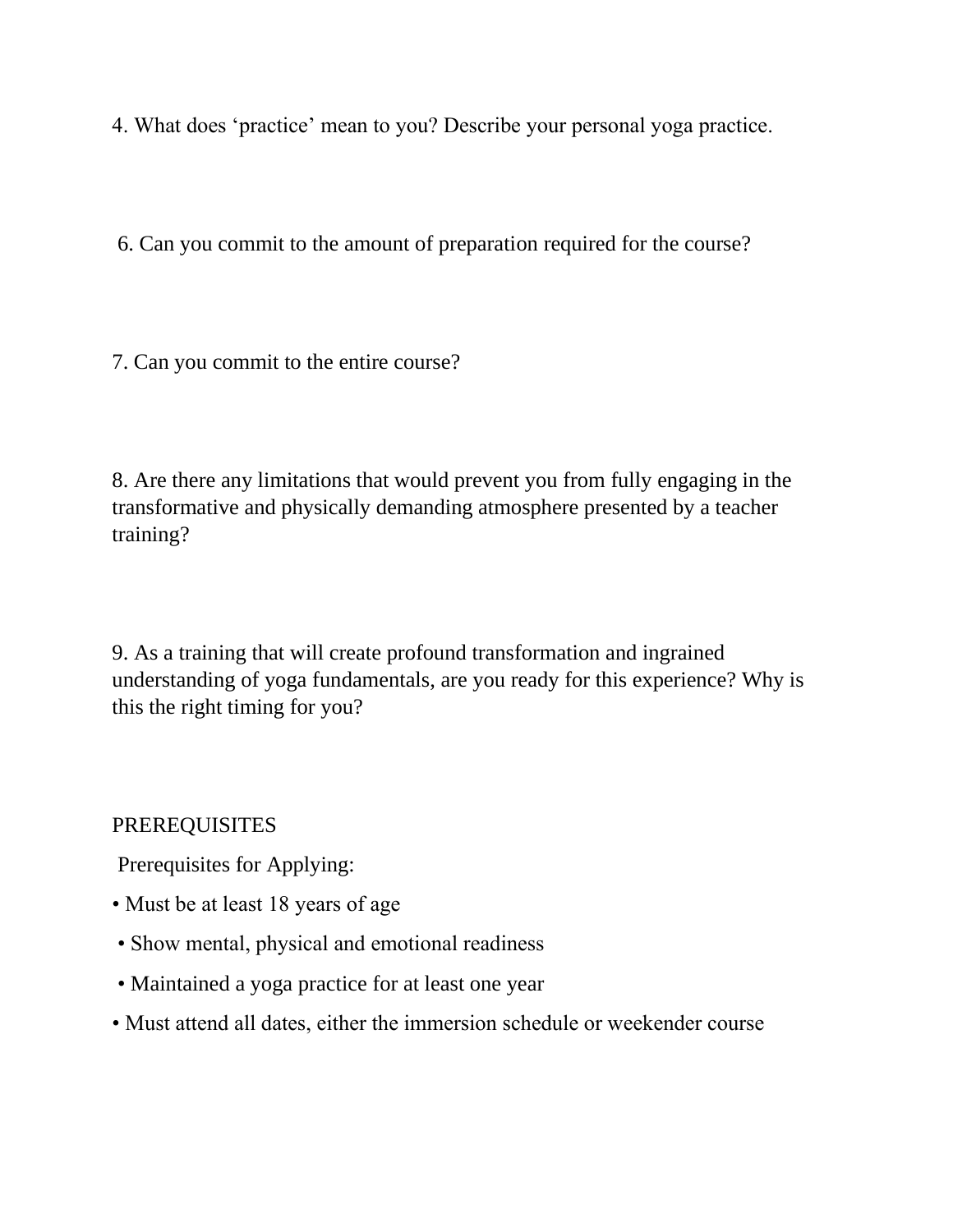• If you are not a student at Mission, please provide One letter of recommendation from a current or previous yoga teacher, to be sent within 5 days of application submission.

## **Payment Options:**

\*\* All options require a Non-refundable \$500.00 deposit due within 2 weeks of being accepted into the Teacher training program\*\*

A. Payment Option #1: An early registration tuition discount of \$225 will be applied if fees are paid and received in full by December 1st, 2020. Total Tuition after discount is \$2350.

B. Payment Option #2: \$500 deposit due two weeks after acceptance into the training. Registration must be paid in full 2 weeks prior to the start of the training. Total Tuition is \$2575.

C. Payment option #3: Installment Plan: Full tuition paid in installments. this option totals \$2700 (\$500 Deposit due August 15th, 5 additional Payments of 440.00 will be set up through auto payments on the 1st of each month. First payment begins Januety 1st)

\* (Please note: there is a \$100 processing fee if you choose to pay by credit card for option #1 or #2).

## \*\*\*PLEASE MAKE ALL CHECKS PAYABLE TO OBrien LLC\*\*\*

Important Notes: \*\*\*If payment in full is not received by start date, your place may be offered to someone on the waiting list and the deposit will be forfeited.